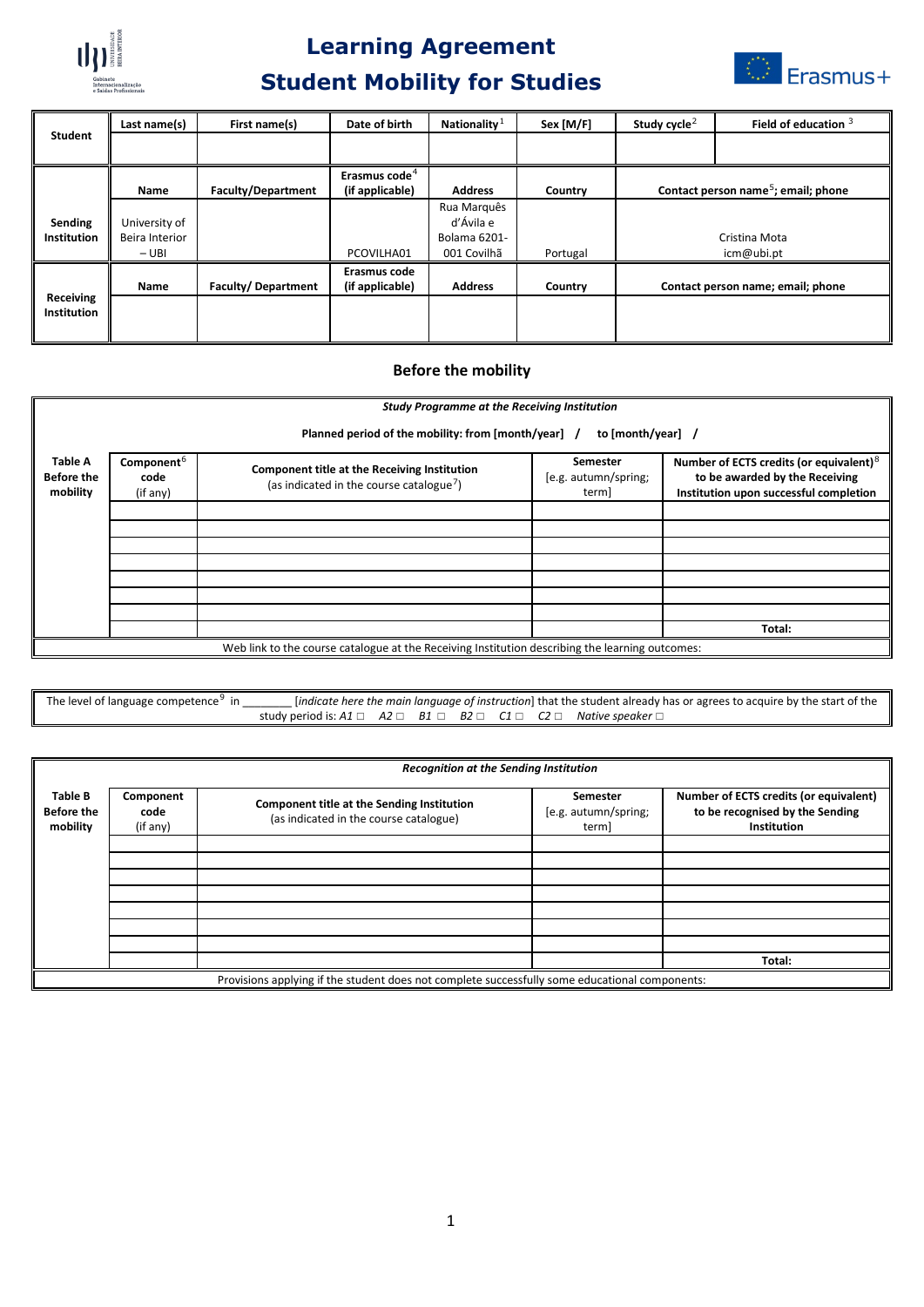

<span id="page-1-0"></span>l



## *Commitment*

By signing this document, the student, the Sending Institution and the Receiving Institution confirm that they approve the Learning Agreement and that they will comply with all the arrangements agreed by all parties. Sending and Receiving Institutions undertake to apply all the principles of the Erasmus Charter for Higher Education relating to mobility for studies (or the principles agreed in the Inter-Institutional Agreement for institutions located in Partner Countries). The Beneficiary Institution and the student should also commit to what is set out in the Erasmus+ grant agreement. The Receiving Institution confirms that the educational components listed in Table A are in line with its course catalogue and should be available to the student. The Sending Institution commits to recognise all the credits or equivalent units gained at the Receiving Institution for the successfully completed educational components and to count them towards the student's degree as described in Table B. Any exceptions to this rule are documented in an annex of this Learning Agreement and agreed by all parties. The student and the Receiving Institution will communicate to the Sending Institution any problems or changes regarding the study programme, responsible persons and/or study period.

| Commitment                                                       | Name | <b>Email</b> | <b>Position</b>              | Date | Signature |
|------------------------------------------------------------------|------|--------------|------------------------------|------|-----------|
| Student                                                          |      |              | <b>Student</b>               |      |           |
| Responsible person <sup>10</sup> at<br>the Sending Institution   |      |              | Departmental<br>Coordinator  |      |           |
| Responsible person <sup>11</sup> at<br>the Sending Institution   |      |              | Institutional<br>Coordinator |      |           |
| Responsible person at the<br>Receiving Institution <sup>12</sup> |      |              |                              |      |           |

<span id="page-1-3"></span><sup>4</sup> **Erasmus code**: a unique identifier that every higher education institution that has been awarded with the Erasmus Charter for Higher Education (ECHE) receives. It is only applicable to higher education institutions located in Programme Countries.

<span id="page-1-4"></span><sup>5</sup> **Contact person**: person who provides a link for administrative information and who, depending on the structure of the higher education institution, may be the departmental coordinator or works at the international relations office or equivalent body within the institution.

<span id="page-1-5"></span><sup>6</sup> An "**educational component**" is a self-contained and formal structured learning experience that features learning outcomes, credits and forms of assessment. Examples of educational components are: a course, module, seminar, laboratory work, practical work, preparation/research for a thesis, mobility window or free electives.

<span id="page-1-6"></span><sup>7</sup> **Course catalogue**: detailed, user-friendly and up-to-date information on the institution's learning environment that should be available to students before the mobility period and throughout their studies to enable them to make the right choices and use their time most efficiently. The information concerns, for example, the qualifications offered, the learning, teaching and assessment procedures, the level of programmes, the individual educational components and the learning resources. The Course Catalogue should include the names of people to contact, with information about how, when and where to contact them.

<span id="page-1-7"></span><sup>8</sup> **ECTS credits (or equivalent)**: in countries where the "ECTS" system is not in place, in particular for institutions located in Partner Countries not participating in the Bologna process, "ECTS" needs to be replaced in the relevant tables by the name of the equivalent system that is used, and a web link to an explanation to the system should be added.

<span id="page-1-8"></span><sup>9</sup> **Level of language competence**: a description of the European Language Levels (CEFR) is available at: https://europass.cedefop.europa.eu/en/resources/european-language-levels-cefr

<span id="page-1-9"></span><sup>10</sup> **Responsible person at the Sending Institution**: an academic who has the authority to approve the Learning Agreement, to exceptionally amend it when it is needed, as well as to guarantee full recognition of such programme on behalf of the responsible academic body. The name and email of the Responsible person must be filled in only in case it differs from that of the Contact person mentioned at the top of the document.

<span id="page-1-10"></span><sup>11</sup> **Responsible person at the Sending Institution**: an academic who has the authority to approve the Learning Agreement, to exceptionally amend it when it is needed, as well as to guarantee full recognition of such programme on behalf of the responsible academic body. The name and email of the Responsible person must be filled in only in case it differs from that of the Contact person mentioned at the top of the document.

<sup>1</sup> **Nationality:** country to which the person belongs administratively and that issues the ID card and/or passport.

<span id="page-1-1"></span><sup>2</sup> **Study cycle:** Short cycle (EQF level 5) / Bachelor or equivalent first cycle (EQF level 6) / Master or equivalent second cycle (EQF level 7) / Doctorate or equivalent third cycle (EQF level 8).

<span id="page-1-2"></span><sup>3</sup> **Field of education:** The [ISCED-F 2013 search tool](http://ec.europa.eu/education/tools/isced-f_en.htm) available at [http://ec.europa.eu/education/tools/isced-f\\_en.htm](http://ec.europa.eu/education/tools/isced-f_en.htm) should be used to find the ISCED 2013 detailed field of education and training that is closest to the subject of the degree to be awarded to the student by the Sending Institution.